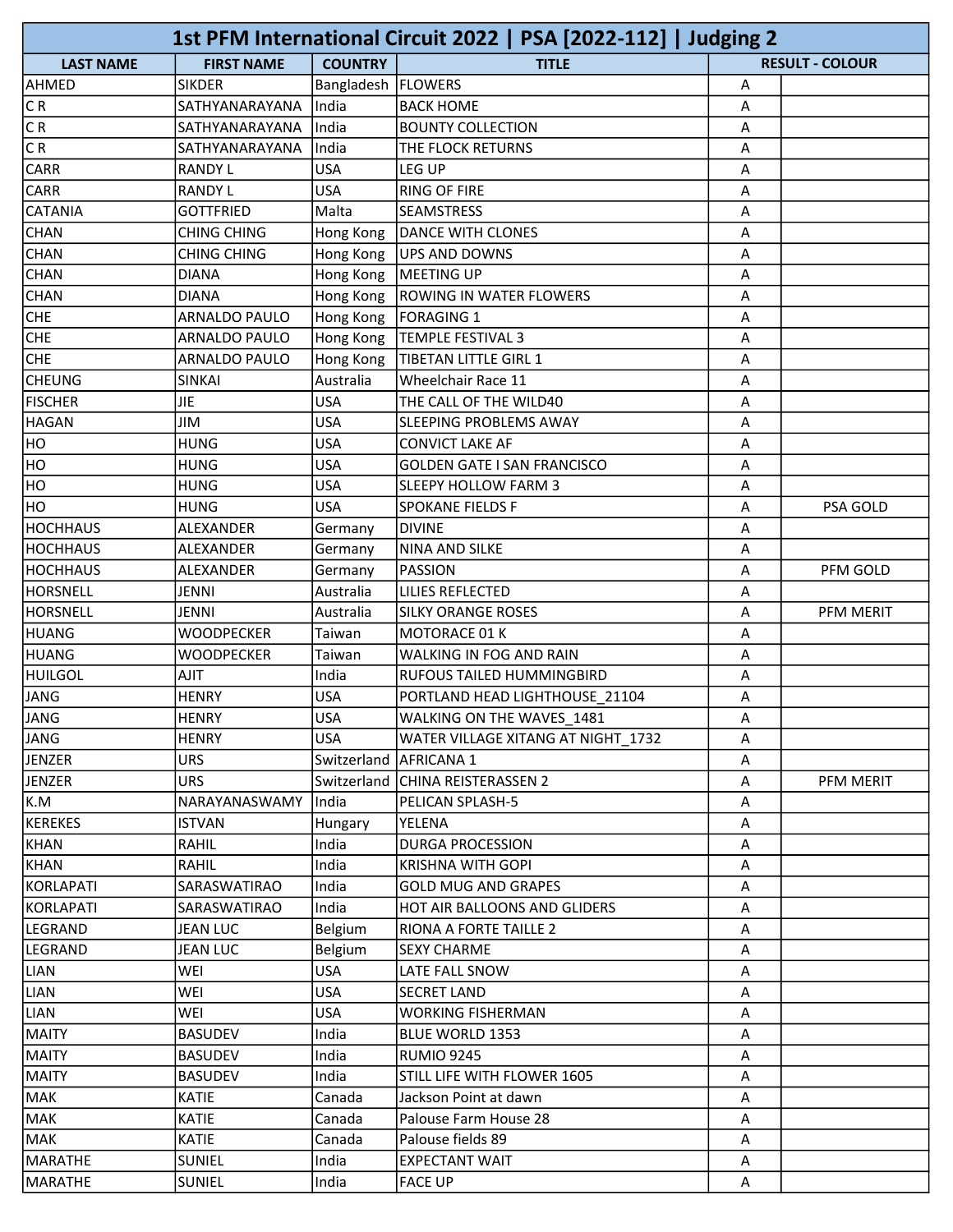| MARATHE           | <b>SUNIEL</b>          | India      | LEG ON LEG                          | Α |                  |
|-------------------|------------------------|------------|-------------------------------------|---|------------------|
| MARATHE           | <b>SUNIEL</b>          | India      | SHEATHED                            | Α | PFM BRONZE       |
| MISHRA            | <b>ANJU</b>            | India      | <b>BABY</b>                         | A | <b>PFM MERIT</b> |
| MISHRA            | <b>ANJU</b>            | India      | <b>MANALI TO KAZA</b>               | A |                  |
| POGGIONI          | ANGELA                 | <b>USA</b> | <b>PLAYFUL CUB</b>                  | Α |                  |
| ROY               | <b>PRABIR KUMAR</b>    | India      | NISHA 71                            | A |                  |
| <b>ROY</b>        | PRABIR KUMAR           | India      | <b>QUEENS FANTASY 25</b>            | A |                  |
| SALINAS D'ANGLADA | JOAQUIN                | Spain      | ANABEL 10                           | Α |                  |
| SALINAS D'ANGLADA | <b>JOAQUIN</b>         | Spain      | <b>FESTIVAL AEROSTATICO 5</b>       | Α |                  |
| SALINAS D'ANGLADA | <b>JOAQUIN</b>         | Spain      | NUNCA DEJES DE MIRARME              | A |                  |
| SALINAS D'ANGLADA | <b>JOAQUIN</b>         | Spain      | <b>PATRICIA</b>                     | A |                  |
| SANCANDI          | <b>IVANA</b>           | Italy      | THE LADDER                          | A |                  |
| <b>SIL</b>        | <b>AMITABHA</b>        | India      | <b>RUPALI</b>                       | Α |                  |
| SIL               | <b>AMITABHA</b>        | India      | THE ECSTASY OF LIFE                 | Α |                  |
| <b>STRICKER</b>   | <b>CHARLES</b>         | <b>USA</b> | <b>AUTUMN ASPEN HIKE 0157</b>       | A |                  |
| <b>STRICKER</b>   | <b>CHARLES</b>         | <b>USA</b> | <b>CRYSTAL LAKE REFLECTION 0099</b> | A |                  |
| SUSZKIEWICZ       | <b>OLE</b>             | Denmark    | <b>FINAL PORTRAIT</b>               | Α |                  |
| SUSZKIEWICZ       | OLE                    | Denmark    | <b>GONDOL ALONE</b>                 | A |                  |
| SUSZKIEWICZ       | OLE                    | Denmark    | <b>HANDBAG</b>                      | A |                  |
| SUSZKIEWICZ       | OLE                    | Denmark    | TWO WOMEN IN MOTION                 | A |                  |
| <b>TONG</b>       | <b>JIANGCHUAN</b>      | China      | <b>GO TO WORK</b>                   | Α |                  |
| <b>TRAN</b>       | <b>MINHDUNG</b>        | <b>USA</b> | KING OF WING 2                      | Α |                  |
| <b>TRAN</b>       | <b>MINHDUNG</b>        | <b>USA</b> | KING OF WING 4                      | A |                  |
| <b>TRAN</b>       | <b>MINHDUNG</b>        | <b>USA</b> | THE WING 2                          | A |                  |
| <b>WANG</b>       | HAK PUN WILLIAM        | Hong Kong  | DYNAMIC CITY IN ACTION              | Α |                  |
| <b>WANG</b>       | <b>HAK PUN WILLIAM</b> | Hong Kong  | PLUM TREE BLOSSOM                   | A |                  |
| <b>WELLS</b>      | <b>PETER</b>           | England    | <b>EMMA</b>                         | A |                  |
| <b>WELLS</b>      | <b>PETER</b>           | England    | JUST ME                             | Α |                  |
| WONG              | <b>SHIU GUN</b>        | Hong Kong  | GINA <sub>8</sub>                   | Α |                  |
| <b>WONG</b>       | SHIU GUN               | Hong Kong  | MUSIC IN THE PARK                   | A |                  |
| <b>WONG</b>       | SHIU GUN               | Hong Kong  | STELLA                              | A |                  |
| <b>WONG</b>       | <b>YUET YEE</b>        | Hong Kong  | <b>BHUTAN CHILDREN</b>              | A |                  |
| <b>XIAO</b>       | XIAO                   | <b>USA</b> | LIN ZHI IN MARCH                    | A | PFM SILVER       |

| 1st PFM International Circuit 2022   PSA [2022-112]   Judging 2 |                      |                |                                |                            |            |  |
|-----------------------------------------------------------------|----------------------|----------------|--------------------------------|----------------------------|------------|--|
| <b>LAST NAME</b>                                                | <b>FIRST NAME</b>    | <b>COUNTRY</b> | <b>TITLE</b>                   | <b>RESULT - MONOCHROME</b> |            |  |
| BHATTACHARYA                                                    | <b>SUBHRA</b>        | <b>USA</b>     | <b>BEHIND A TREE</b>           | A                          |            |  |
| CR                                                              | SATHYANARAYANA       | India          | <b>LINEMAN</b>                 | A                          |            |  |
| <b>CARR</b>                                                     | <b>RANDY L</b>       | <b>USA</b>     | <b>BLASTING TO THE FRONT</b>   | A                          |            |  |
| <b>CATANIA</b>                                                  | <b>GOTTFRIED</b>     | Malta          | <b>CANARY WHARF ESCALATORS</b> | Α                          |            |  |
| <b>CATANIA</b>                                                  | <b>GOTTFRIED</b>     | Malta          | CITY OF ARTS AND SCIENCES 12   | A                          |            |  |
| <b>CATANIA</b>                                                  | <b>GOTTFRIED</b>     | Malta          | TULIP STAIRCASE LONDON         | A                          |            |  |
| <b>CHAN</b>                                                     | CHING CHING          | Hong Kong      | <b>BEHIND THE GAUZE</b>        | Α                          |            |  |
| <b>CHAN</b>                                                     | <b>CHING CHING</b>   | Hong Kong      | <b>BUSY WORKERS</b>            | A                          |            |  |
| <b>CHAN</b>                                                     | <b>CHING CHING</b>   | Hong Kong      | <b>INNOCENCE</b>               | A                          | PSA GOLD   |  |
| <b>CHAN</b>                                                     | <b>DIANA</b>         | Hong Kong      | DILIGENT WORKER                | A                          | PFM MERIT  |  |
| <b>CHAN</b>                                                     | <b>DIANA</b>         | Hong Kong      | <b>HARD WORK</b>               | A                          |            |  |
| <b>CHAN</b>                                                     | <b>DIANA</b>         | Hong Kong      | <b>WINTER ROMANCES</b>         | Α                          |            |  |
| CHE                                                             | ARNALDO PAULO        | Hong Kong      | BLUE CITY 10                   | A                          |            |  |
| CHE                                                             | ARNALDO PAULO        | Hong Kong      | <b>HAPPY CHILDHOOD 20</b>      | A                          |            |  |
| CHE                                                             | ARNALDO PAULO        | Hong Kong      | <b>LANTERN FESTIVAL 7</b>      | A                          |            |  |
| CHE                                                             | <b>ARNALDO PAULO</b> | Hong Kong      | MY YOUNGER BROTHER 8           | A                          | PFM BRONZE |  |
| <b>CHEUK</b>                                                    | <b>SHU</b>           | <b>USA</b>     | OLIVIA BARS VS CENTENARY       | Α                          |            |  |
| <b>CHEUNG</b>                                                   | <b>SINKAI</b>        | Australia      | Santorini Ferra Town 8         | Α                          |            |  |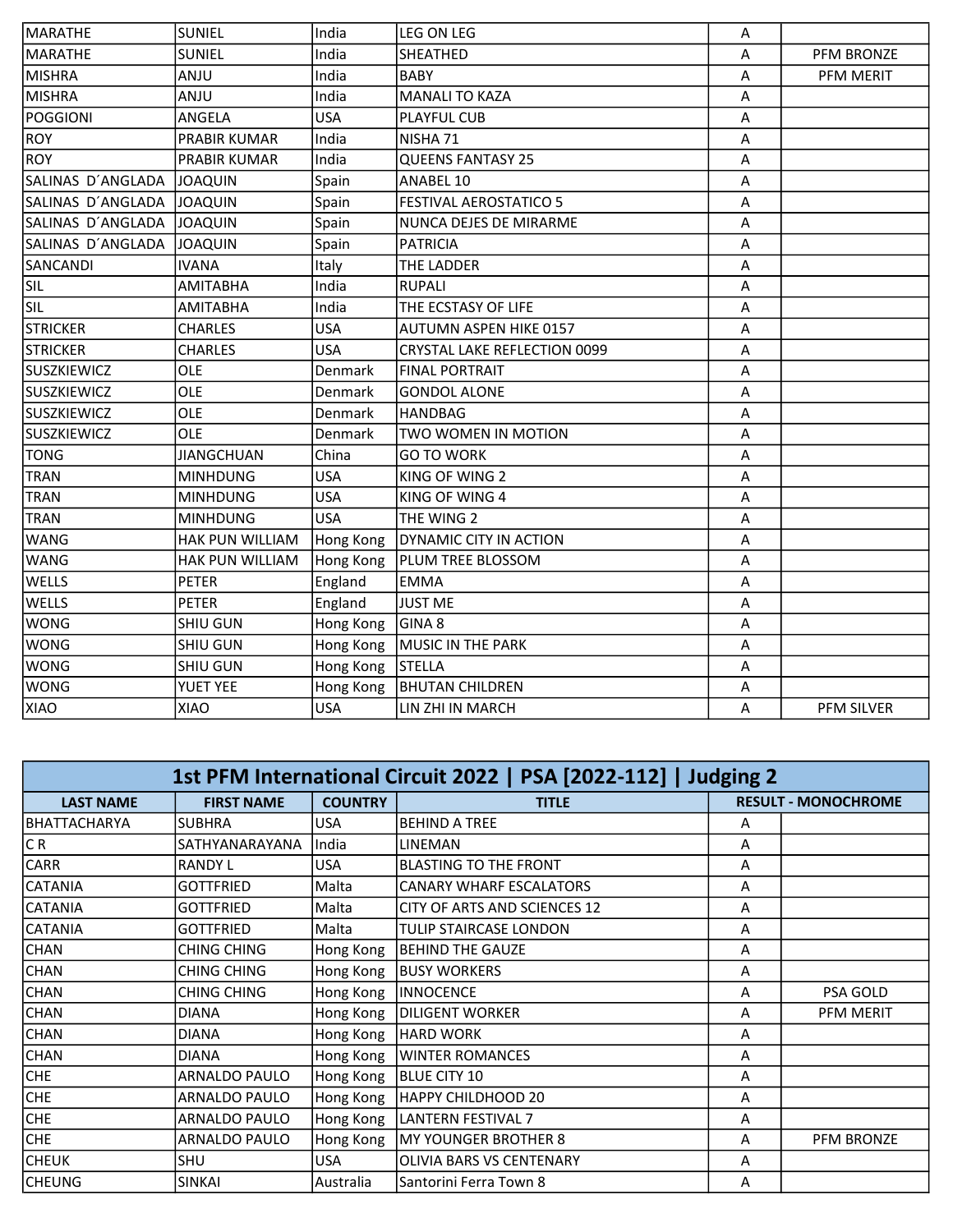| <b>CLARK</b>       | <b>PETER</b>         | England    | <b>Callanish Standing Stones</b>    | Α |            |
|--------------------|----------------------|------------|-------------------------------------|---|------------|
| <b>CLARK</b>       | PETER                | England    | The Vestrahorn Reflected            | Α |            |
| <b>COCHAIN</b>     | <b>VINCENT</b>       | Belgium    | LA POSE 21 5079                     | Α | PFM SILVER |
| DAS                | <b>SUBRATA KUMAR</b> | India      | GODDESS IN RAGE M01                 | Α |            |
| <b>DI PANFILO</b>  | <b>VINCENZO</b>      | Italy      | <b>BABE IN RED</b>                  | A |            |
| <b>DI PANFILO</b>  | <b>VINCENZO</b>      | Italy      | <b>BIKER ON THE ROAD</b>            | A |            |
| <b>DI PANFILO</b>  | <b>VINCENZO</b>      | Italy      | <b>OCCHI</b>                        | Α |            |
| <b>FISCHER</b>     | <b>JIE</b>           | <b>USA</b> | AN ENCHANTING MOMENT32              | A |            |
| HADJIPAVLOU        | <b>THANASIS</b>      | Cyprus     | Pretty princess                     | Α |            |
| HADJIPAVLOU        | <b>THANASIS</b>      | Cyprus     | Take time to chill                  | Α | PFM MERIT  |
| <b>HAGAN</b>       | JIM                  | <b>USA</b> | <b>COSTAL NORWAY</b>                | Α |            |
| <b>HOCHHAUS</b>    | ALEXANDER            | Germany    | <b>FAIR</b>                         | Α |            |
| <b>HOCHHAUS</b>    | ALEXANDER            | Germany    | <b>STRETCHING</b>                   | Α |            |
| HUANG              | <b>WOODPECKER</b>    | Taiwan     | <b>HARDWORK BB MONO</b>             | Α |            |
| HUANG              | WOODPECKER           | Taiwan     | MOTORACE K MONO                     | Α |            |
| <b>HUILGOL</b>     | AJIT                 | India      | <b>GIANT AMONG DWARFS</b>           | А |            |
| <b>HUILGOL</b>     | <b>AJIT</b>          | India      | PELICAN LEAVING TRAIL OF WATER DROP | Α |            |
| JANG               | <b>HENRY</b>         | <b>USA</b> | A TIBETAN GIRL IN SEDA 17121        | Α |            |
| JANG               | <b>HENRY</b>         | <b>USA</b> | <b>MYANMAR BOY</b>                  | Α |            |
| <b>JANG</b>        | <b>HENRY</b>         | <b>USA</b> | WHITE POCKET 3                      | A | PFM GOLD   |
| K.M                | NARAYANASWAMY        | India      | LOVABLE MOTHER-5                    | Α |            |
| K.M                | NARAYANASWAMY        | India      | TRIBAL WOMAN                        | Α |            |
| LEGRAND            | <b>JEAN LUC</b>      | Belgium    | SOURIRE DISCRET                     | Α |            |
| <b>LIAN</b>        | WEI                  | <b>USA</b> | <b>GRANARY IN MORNING SUN</b>       | Α |            |
| <b>LIAN</b>        | WEI                  | <b>USA</b> | TWO FISHERMEN CATCHING FISH         | Α |            |
| <b>LIAN</b>        | WEI                  | <b>USA</b> | YIN AND YANG BEACH                  | Α |            |
| <b>MAITY</b>       | <b>BASUDEV</b>       | India      | <b>GLASS WITH MANDIRA</b>           | Α |            |
| <b>MAITY</b>       | <b>BASUDEV</b>       | India      | <b>LAST VIEW</b>                    | A |            |
| MAK                | <b>KATIE</b>         | Canada     | Water ski slalom 27                 | A |            |
| MARATHE            | <b>SUNIEL</b>        | India      | <b>FLOWER HEAD</b>                  | Α |            |
| <b>MARATHE</b>     | SUNIEL               | India      | <b>SILHOUETTE</b>                   | A |            |
| MARATHE            | <b>SUNIEL</b>        | India      | SPREAD OUT                          | Α |            |
| MARATHE            | <b>SUNIEL</b>        | India      | <b>WRAPPED</b>                      | A |            |
| <b>MISHRA</b>      | ANJU                 | India      | <b>HOPE</b>                         | Α |            |
| <b>MISHRA</b>      | <b>ANJU</b>          | India      | <b>MOTHER</b>                       | Α |            |
| <b>MITRA</b>       | PIYALI               | India      | CONCOCTED                           | Α |            |
| <b>MITRA</b>       | PIYALI               | India      | DIFFERENT MOOD 1                    | Α |            |
| <b>ODENBACH</b>    | <b>STEFAN</b>        | Germany    | <b>LEISURE</b>                      | Α |            |
| SALINAS D'ANGLADA  | <b>JOAQUIN</b>       | Spain      | <b>EMOCIONES</b>                    | Α |            |
| SALINAS D'ANGLADA  | <b>JOAQUIN</b>       | Spain      | <b>IRINA</b>                        | Α | PFM MERIT  |
| SALINAS D'ANGLADA  | <b>JOAQUIN</b>       | Spain      | PILAR                               | Α |            |
| SALINAS D'ANGLADA  | <b>JOAQUIN</b>       | Spain      | SENSUAL                             | Α |            |
| SANCANDI           | <b>IVANA</b>         | Italy      | <b>BHUTANESE GIRL</b>               | Α |            |
| SANCANDI           | <b>IVANA</b>         | Italy      | MOM AND PUPPY                       | Α |            |
| SANCANDI           | <b>IVANA</b>         | Italy      | OLD SAGE                            | Α |            |
| <b>SIL</b>         | <b>AMITABHA</b>      | India      | <b>REFLECTION 5</b>                 | A |            |
| <b>SIL</b>         | AMITABHA             | India      | TANURINA                            | A |            |
| <b>SUSZKIEWICZ</b> | OLE                  | Denmark    | 3 WATCHES                           | Α |            |
| <b>SUSZKIEWICZ</b> | OLE                  | Denmark    | <b>ENDING STORY</b>                 | Α |            |
| <b>SUSZKIEWICZ</b> | OLE                  | Denmark    | <b>EXERCISE</b>                     | Α |            |
| <b>SUSZKIEWICZ</b> | <b>OLE</b>           | Denmark    | <b>GIRL UPSTAIRS</b>                | Α |            |
| <b>TEO</b>         | <b>GIAP CHIU</b>     | Singapore  | Boxseng Ang And Tan Twenty One      | Α |            |
| TEO                | <b>GIAP CHIU</b>     | Singapore  | Jennifer In Black Nine              | Α |            |
| TRAN               | <b>MINHDUNG</b>      | <b>USA</b> | <b>CORONA BW</b>                    | A |            |
| <b>WELLS</b>       | <b>PETER</b>         | England    | <b>ROCK ON</b>                      | Α |            |
| <b>WONG</b>        | SHIU GUN             | Hong Kong  | <b>ATTRACTIVE POSE</b>              | A |            |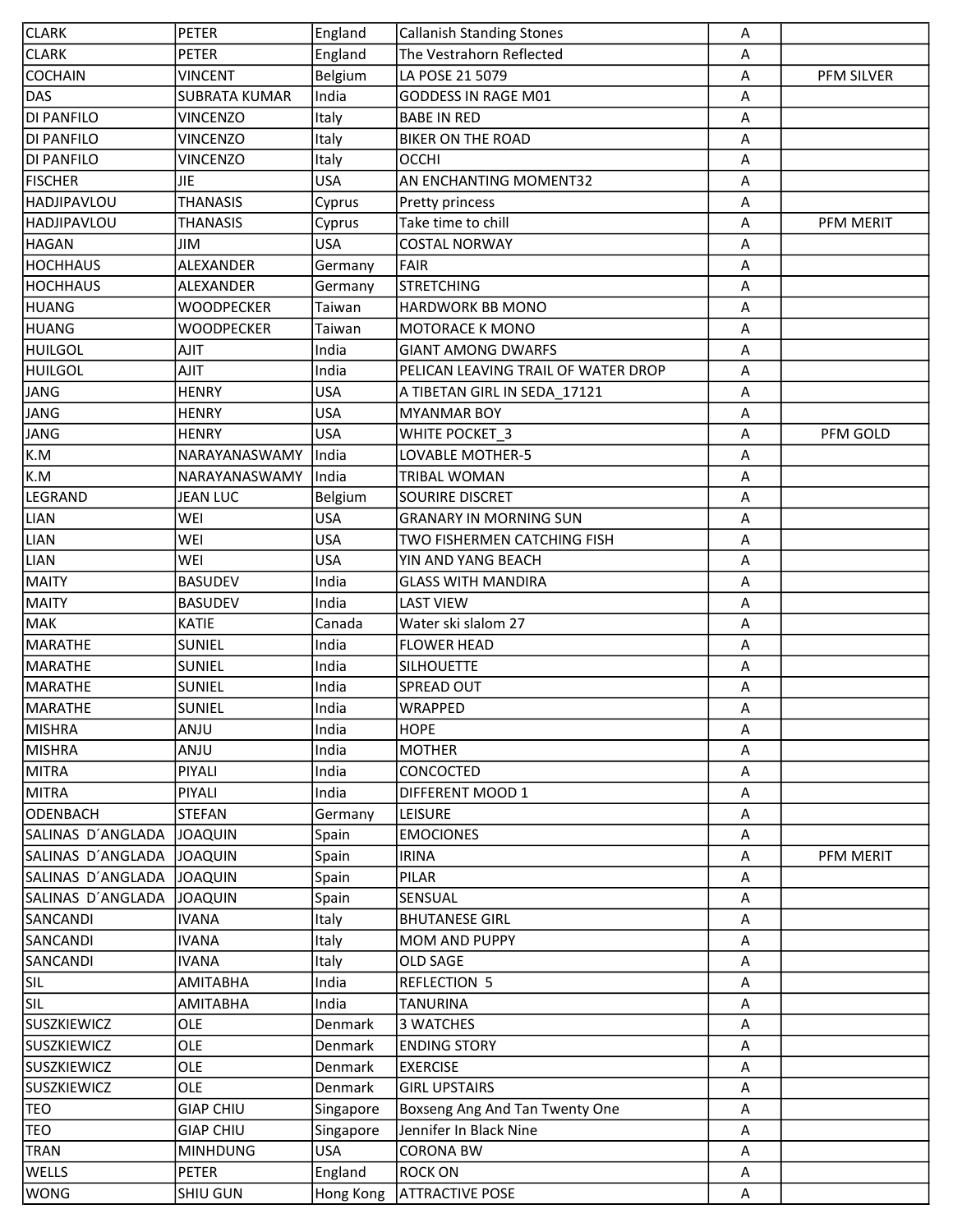| <b>IWONG</b> | ISHIU GUN   |            | Hong Kong   YOGA LOVER 5           | A |  |
|--------------|-------------|------------|------------------------------------|---|--|
| <b>WONG</b>  | IVOON WAH   |            | Hong Kong   BUTTER TEA FESTIVAL 02 | A |  |
| <b>WONG</b>  | lyuet yee   | Hong Kong  | <b>RUNNING HOME</b>                | А |  |
| <b>XIAO</b>  | <b>XIAO</b> | <b>USA</b> | lLIGHT AND FOG                     |   |  |
| <b>XIAO</b>  | <b>XIAO</b> | <b>USA</b> | <b>IMISTY VALLEY</b>               | A |  |
| <b>XIAO</b>  | <b>XIAO</b> | <b>USA</b> | <b>IMISTY VALLEY 3</b>             | А |  |

| 1st PFM International Circuit 2022   PSA [2022-112]   Judging 2 |                    |                |                                      |                        |            |
|-----------------------------------------------------------------|--------------------|----------------|--------------------------------------|------------------------|------------|
| <b>LAST NAME</b>                                                | <b>FIRST NAME</b>  | <b>COUNTRY</b> | <b>TITLE</b>                         | <b>RESULT - NATURE</b> |            |
| AGARWAL                                                         | <b>PRATEEK</b>     | India          | <b>IBIS FIGHT 3</b>                  | Α                      |            |
| <b>AGARWAL</b>                                                  | <b>PRATEEK</b>     | India          | <b>IBIS FROG HOLD</b>                | Α                      |            |
| AGARWAL                                                         | <b>PRATEEK</b>     | India          | TWO ON ONE 1                         | Α                      |            |
| <b>BS</b>                                                       | VENKATESH          | India          | DARTER WITH FALLING FISH 7646        | A                      |            |
| <b>BS</b>                                                       | <b>VENKATESH</b>   | India          | GREY HERON WITH SNAKE 9801           | Α                      |            |
| CR                                                              | SATHYANARAYANA     | India          | <b>ATTACKING CHEETAHS</b>            | А                      |            |
| CR                                                              | SATHYANARAYANA     | India          | <b>CHEETAH CHASE</b>                 | Α                      |            |
| C R                                                             | SATHYANARAYANA     | India          | <b>CHEETAH HUNT</b>                  | Α                      |            |
| C R                                                             | SATHYANARAYANA     | India          | KINGFISHER WITH SKINK                | Α                      |            |
| <b>CHAN</b>                                                     | <b>CHING CHING</b> | Hong Kong      | HAPPY FEAST 008                      | А                      | PFM MERIT  |
| <b>CHAN</b>                                                     | <b>CHING CHING</b> | Hong Kong      | SKILLED 012                          | Α                      |            |
| <b>FISCHER</b>                                                  | <b>JIE</b>         | <b>USA</b>     | THE CALL OF THE WILD16               | Α                      | PFM BRONZE |
| GUY                                                             | GRAEME             | Malaysia       | <b>LANGUR LEAPING</b>                | A                      | PFM MERIT  |
| GUY                                                             | GRAEME             | Malaysia       | UP TO YOU MUM                        | Α                      |            |
| <b>HUILGOL</b>                                                  | <b>TILA</b>        | India          | BLESS YOU MY SON                     | A                      |            |
| <b>HUILGOL</b>                                                  | AJIT               | India          | CHEETAH TUG OF WAR                   | Α                      |            |
| <b>HUILGOL</b>                                                  | AJIT               | India          | <b>SEALS PLAYFIGHTING</b>            | Α                      | PSA GOLD   |
| HUILGOL                                                         | <b>AJIT</b>        | India          | THE BITE OF DEATH                    | Α                      |            |
| JANG                                                            | <b>HENRY</b>       | <b>USA</b>     | <b>AMERICA HUNTING</b>               | Α                      |            |
| JENZER                                                          | <b>URS</b>         | Switzerland    | <b>BASSTOELPEL 2</b>                 | A                      |            |
| JENZER                                                          | URS                | Switzerland    | <b>OKAVANGO 3049</b>                 | Α                      |            |
| K.M                                                             | NARAYANASWAMY      | India          | <b>FAT MEAL-9</b>                    | Α                      |            |
| K.M                                                             | NARAYANASWAMY      | India          | <b>HERON TAKINGOFF-3</b>             | Α                      |            |
| K.M                                                             | NARAYANASWAMY      | India          | <b>IBIS MEAL-2</b>                   | Α                      |            |
| K.M                                                             | NARAYANASWAMY      | India          | LOVELY ESCAPE-2                      | Α                      |            |
| KORLAPATI                                                       | SARASWATIRAO       | India          | <b>BLACK WINGED STILTS MATING 07</b> | Α                      |            |
| KORLAPATI                                                       | SARASWATIRAO       | India          | <b>GREY HERONS</b>                   | A                      |            |
| KORLAPATI                                                       | SARASWATIRAO       | India          | SPOT BILLED PELICAN TOSSED FISH      | Α                      | PFM GOLD   |
| <b>LIAN</b>                                                     | WEI                | <b>USA</b>     | <b>EXCHANGE FOOD IN THE SKY</b>      | А                      |            |
| <b>LIAN</b>                                                     | WEI                | <b>USA</b>     | EYE ON EYE                           | Α                      |            |
| LIAN                                                            | WEI                | <b>USA</b>     | FLY TOGETHER                         | $\overline{A}$         |            |
| <b>LIAN</b>                                                     | WEI                | <b>USA</b>     | WHITE PELICAN STEALS FISH            | Α                      |            |
| MAITY                                                           | <b>BASUDEV</b>     | India          | <b>BATTTLE 1</b>                     | Α                      |            |
| <b>MAITY</b>                                                    | <b>BASUDEV</b>     | India          | BREKFAST 4234                        | Α                      |            |
| <b>MAITY</b>                                                    | <b>BASUDEV</b>     | India          | <b>FIGHT 4459</b>                    | Α                      |            |
| MAITY                                                           | <b>BASUDEV</b>     | India          | MORNING TIME 2968                    | Α                      |            |
| MAK                                                             | KATIE              | Canada         | Bald Eagle chase 97                  | A                      |            |
| MAK                                                             | <b>KATIE</b>       | Canada         | Short Ear Owl with Vole 55           | A                      |            |
| MAK                                                             | <b>KATIE</b>       | Canada         | Tern with fish 01                    | Α                      |            |
| MARATHE                                                         | <b>SUNIEL</b>      | India          | <b>DOMINANCE</b>                     | Α                      |            |
| <b>MITRA</b>                                                    | PIYALI             | India          | <b>GREEN FROG</b>                    | Α                      |            |
| NGO                                                             | HAI                | <b>USA</b>     | Bear Swim To Catch Fresh Salmon      | A                      |            |
| NGO                                                             | HAI                | <b>USA</b>     | Do You believe I Will Bite You       | Α                      |            |
| NGO                                                             | HAI                | <b>USA</b>     | I am Waiting For Both You            | Α                      |            |
| NGUYEN                                                          | <b>HUONG HOA</b>   | <b>USA</b>     | Bald Eagle reaches for fish 19A3     | Α                      |            |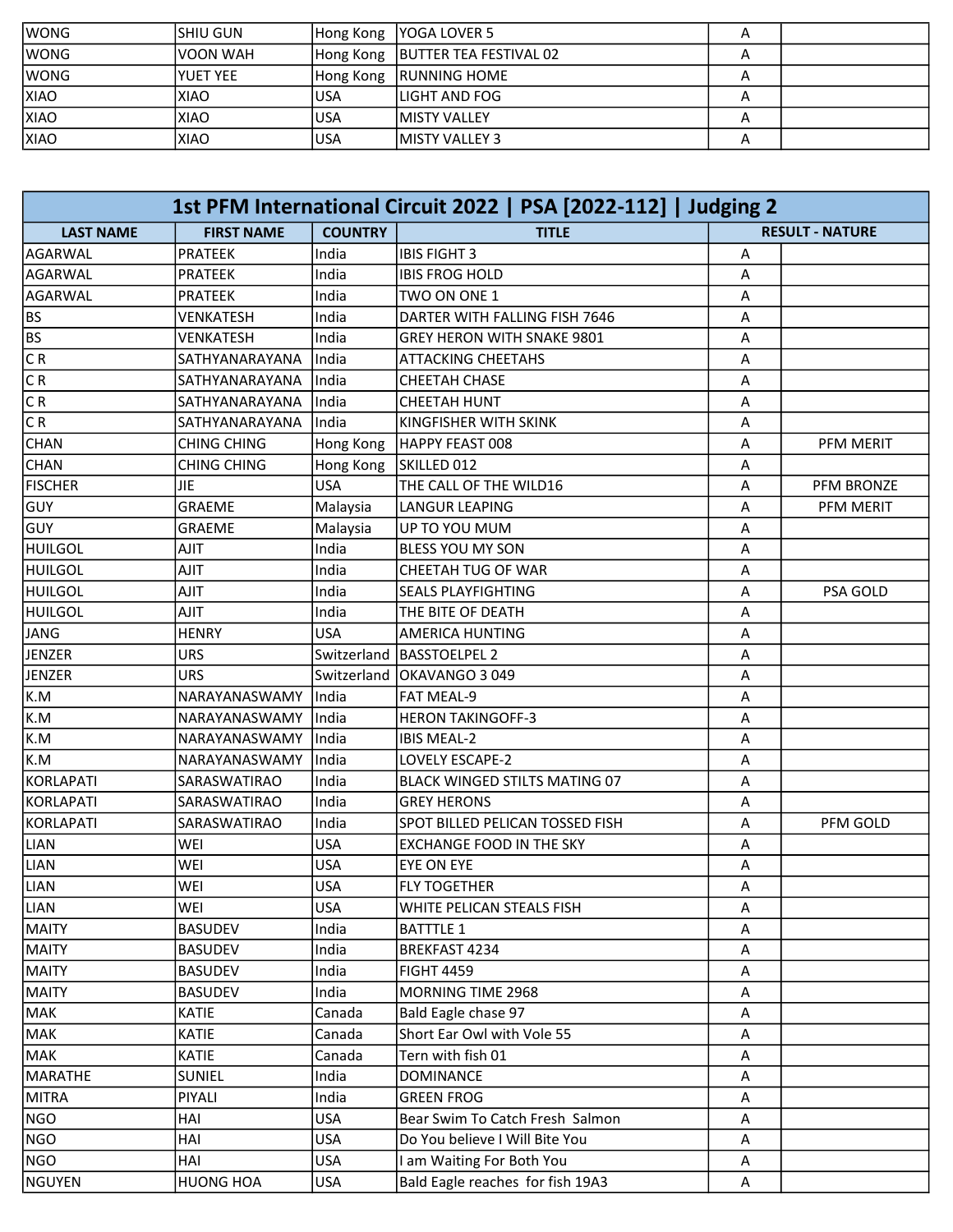| NGUYEN            | <b>HUONG HOA</b>    | <b>USA</b> | Great Blue Heron with fish 19A4   | A |                  |
|-------------------|---------------------|------------|-----------------------------------|---|------------------|
| <b>ROBERTS</b>    | LILLIAN             | <b>USA</b> | LEOPARD GRIPS PREY WARY EYES      | A | <b>PFM MERIT</b> |
| <b>ROBERTS</b>    | LILLIAN             | <b>USA</b> | LION CUBS AT PLAY 2022 01         | A |                  |
| <b>ROY</b>        | PRABIR KUMAR        | India      | BLACK IBIS AND ROLLED SNAKE       | A |                  |
| <b>ROY</b>        | <b>PRABIR KUMAR</b> | India      | <b>GIVE IT TO ME</b>              | A |                  |
| SANCANDI          | <b>IVANA</b>        | Italy      | <b>CONTRAST</b>                   | A |                  |
| SANCANDI          | <b>IVANA</b>        | Italy      | <b>DESERT OF ICELAND</b>          | A |                  |
| <b>SINHA</b>      | <b>BARUN</b>        | India      | <b>BLISSFUL SINGING 4294</b>      | A |                  |
| <b>SINHA</b>      | <b>BARUN</b>        | India      | BUZZARD WITH LIZARD 4440          | A |                  |
| <b>SINT</b>       | THAN SINT           | Singapore  | Crimson Sunbird Female 3          | A |                  |
| <b>SINT</b>       | <b>THAN SINT</b>    | Singapore  | Crimson Sunbird Male 7            | A |                  |
| <b>SINT</b>       | THAN SINT           | Singapore  | Story of Blue tailed bee eaters 3 | A |                  |
| <b>SINT</b>       | <b>THAN SINT</b>    | Singapore  | Sweet Potato Bugs Hatching 2      | A |                  |
| <b>TONG</b>       | JIANGCHUAN          | China      | <b>CATCH FISH</b>                 | A |                  |
| <b>TONG</b>       | <b>JIANGCHUAN</b>   | China      | LAW OF THE JUNGLE                 | A | PFM SILVER       |
| <b>TRAN</b>       | <b>MINHDUNG</b>     | <b>USA</b> | <b>HORSE SHOE BAND</b>            | A |                  |
| <b>VAN MENSEL</b> | <b>DRE</b>          | Belgium    | <b>BIG BUTTERFLY</b>              | A |                  |
| lvan mensel       | <b>DRE</b>          | Belgium    | <b>DUIVENPAKKER</b>               | A |                  |
| IVAN MENSEL       | <b>DRE</b>          | Belgium    | <b>EATING A BUTTERFLY</b>         | A |                  |
| VAN MENSEL        | <b>DRE</b>          | Belgium    | <b>EYE CONTACT</b>                | A |                  |
| XIAO              | <b>OAIX</b>         | <b>USA</b> | <b>MORNING FLIGHT</b>             | A |                  |
| XIAO              | XIAO                | <b>USA</b> | <b>REWARD 3</b>                   | A |                  |
| XIAO              | <b>XIAO</b>         | <b>USA</b> | WHO WINS AND LOSES                | A |                  |

| 1st PFM International Circuit 2022   PSA [2022-112]   Judging 2 |                      |                |                                |   |                              |  |
|-----------------------------------------------------------------|----------------------|----------------|--------------------------------|---|------------------------------|--|
| <b>LAST NAME</b>                                                | <b>FIRST NAME</b>    | <b>COUNTRY</b> | <b>TITLE</b>                   |   | <b>RESULT - PHOTO TRAVEL</b> |  |
| AGARWAL                                                         | <b>PRATEEK</b>       | India          | ELEPHANT SAFARI FOR RHINO 4    | A |                              |  |
| lalloughani                                                     | FAISAL               | Kuwait         | <b>GREEN ISLAND 18</b>         | A |                              |  |
| ALLOUGHANI                                                      | <b>FAISAL</b>        | Kuwait         | <b>GREEN ISLAND 21</b>         | А |                              |  |
| ALLOUGHANI                                                      | <b>FAISAL</b>        | Kuwait         | <b>GREEN ISLAND 23</b>         | A |                              |  |
| ALLOUGHANI                                                      | <b>FAISAL</b>        | Kuwait         | MOORING 21                     | Α |                              |  |
| BHATTACHARYA                                                    | <b>SUBHRA</b>        | <b>USA</b>     | THE RUINS IN DELPHI            | A |                              |  |
| CR                                                              | SATHYANARAYANA       | India          | CHEETAH ON VANTAGE POINT       | А |                              |  |
| CR                                                              | SATHYANARAYANA       | India          | <b>LIVING IN HARMONY</b>       | А |                              |  |
| C R                                                             | SATHYANARAYANA       | India          | <b>NO PLASTICS PLEASE</b>      | Α |                              |  |
| CR                                                              | SATHYANARAYANA       | India          | <b>TRAFFIC JAM</b>             | A |                              |  |
| <b>CATANIA</b>                                                  | <b>GOTTFRIED</b>     | Malta          | CITY OF ARTS AND SCIENCES 20   | А |                              |  |
| <b>CATANIA</b>                                                  | <b>GOTTFRIED</b>     | Malta          | CITY OF ARTS AND SCIENCES 4    | А |                              |  |
| <b>CATANIA</b>                                                  | <b>GOTTFRIED</b>     | Malta          | CITY OF ARTS AND SCIENCES 6    | A |                              |  |
| <b>CATANIA</b>                                                  | <b>GOTTFRIED</b>     | Malta          | SIGGIEWI FJAKKOLI 2            | Α |                              |  |
| <b>CHAN</b>                                                     | <b>CHING CHING</b>   | Hong Kong      | <b>RAINBOW LAND</b>            | A |                              |  |
| <b>CHAN</b>                                                     | <b>CHING CHING</b>   | Hong Kong      | REGRESS 002                    | А |                              |  |
| <b>CHAN</b>                                                     | <b>DIANA</b>         | Hong Kong      | <b>BLUE MAGIC</b>              | А |                              |  |
| <b>CHAN</b>                                                     | <b>DIANA</b>         | Hong Kong      | <b>THE HEART ROAD</b>          | Α |                              |  |
| <b>CHAN</b>                                                     | <b>DIANA</b>         | Hong Kong      | <b>WINTER WONDER</b>           | A |                              |  |
| <b>CHE</b>                                                      | <b>ARNALDO PAULO</b> | Hong Kong      | A FOGGY MORNING 4              | Α |                              |  |
| CHE                                                             | ARNALDO PAULO        | Hong Kong      | <b>GREAT WALL 8</b>            | Α |                              |  |
| <b>CHE</b>                                                      | <b>ARNALDO PAULO</b> | Hong Kong      | SNOW MOUNTAIN AND THE TEMPLE 1 | A |                              |  |
| <b>CHEUNG</b>                                                   | <b>SINKAI</b>        | Australia      | CARL CATHEDRAL IN VIENNA       | A |                              |  |
| <b>CHEUNG</b>                                                   | <b>SINKAI</b>        | Australia      | <b>XITANG 2</b>                | A |                              |  |
| DAS                                                             | <b>SUBRATA KUMAR</b> | India          | <b>VICTORIA KOLKATA</b>        | А |                              |  |
| <b>GIUDICE</b>                                                  | <b>MONICA</b>        | Italy          | UZBEKISTAN320                  | A |                              |  |
| HAGAN                                                           | JIM                  | <b>USA</b>     | <b>BERRY COLLEGE</b>           | А |                              |  |
| HO                                                              | <b>HUNG</b>          | <b>USA</b>     | CAMEL <sub>3</sub>             | A |                              |  |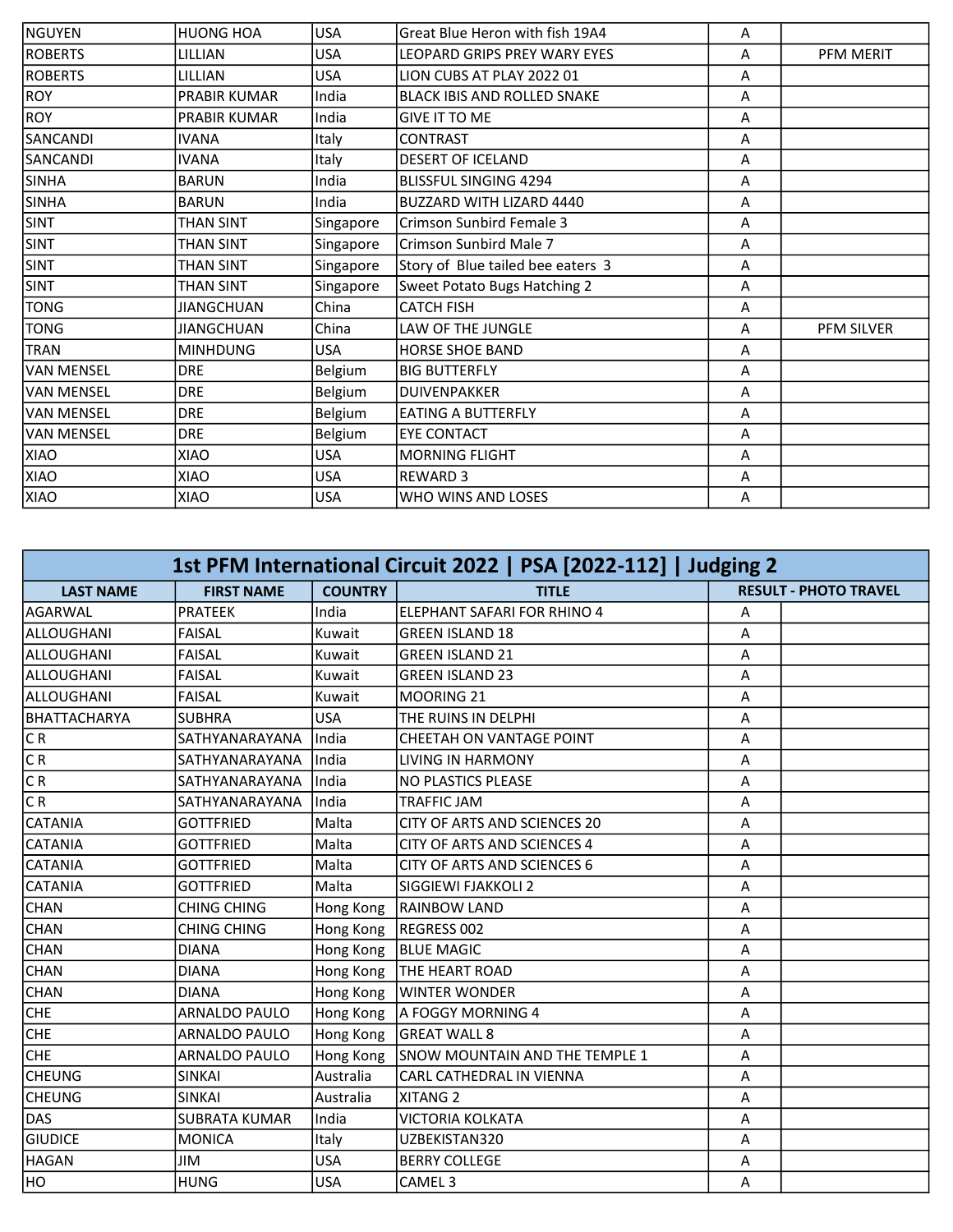| HO                | <b>HUNG</b>      | <b>USA</b>  | <b>VATICAN 5</b>                    | A |                   |
|-------------------|------------------|-------------|-------------------------------------|---|-------------------|
| <b>HUILGOL</b>    | <b>TILA</b>      | India       | CATACOMBS OF THE COLLOSSEUM         | Α |                   |
| <b>HUILGOL</b>    | AJIT             | India       | ELEPHANTS AND MT KILIMANJARO        | Α |                   |
| <b>HUILGOL</b>    | AJIT             | India       | <b>PENGUIN HEAVEN</b>               | Α |                   |
| JANG              | <b>HENRY</b>     | <b>USA</b>  | <b>GOLDEN TEMPLE</b>                | Α | PFM GOLD          |
| JANG              | <b>HENRY</b>     | <b>USA</b>  | <b>REFLECTION CANYON 2</b>          | Α |                   |
| JANG              | <b>HENRY</b>     | <b>USA</b>  | WHITE POCKET_4                      | A |                   |
| <b>JENZER</b>     | <b>URS</b>       | Switzerland | <b>GMA ANTIGUA 6</b>                | Α | PFM MERIT         |
| JENZER            | URS              | Switzerland | <b>VIETNAM CAO DAI 1</b>            | Α |                   |
| K.M               | NARAYANASWAMY    | India       | <b>BADAMI CAVES-5</b>               | Α |                   |
| K.M               | NARAYANASWAMY    | India       | DASARA-5                            | Α |                   |
| K.M               | NARAYANASWAMY    | India       | RHINO SAFARI-6                      | Α |                   |
| KHAN              | RAHIL            | India       | MONUMENT VALLEY WITH DIFFERENT VIEW | Α |                   |
| KORLAPATI         | SARASWATIRAO     | India       | PRABHALU                            | Α |                   |
| KORLAPATI         | SARASWATIRAO     | India       | SANKRANTI PRABHA                    | Α |                   |
| KORLAPATI         | SARASWATIRAO     | India       | TOWER BRIDGE AT LONDON              | А |                   |
| LEE               | <b>GRACE</b>     | Australia   | MONT ST MICHEL CHURCH IN THE SEA2   | Α |                   |
| <b>LIAN</b>       | WEI              | <b>USA</b>  | FLOWING LIGHT GOLDEN GATE BRIDGE    | Α |                   |
| <b>LIAN</b>       | WEI              | <b>USA</b>  | RED BARN IN WHEATLAND               | Α |                   |
| <b>LIAN</b>       | WEI              | <b>USA</b>  | WHEN LIGHTS LIT                     | A |                   |
| <b>MAITY</b>      | <b>BASUDEV</b>   | India       | <b>BARON 1</b>                      | Α |                   |
| MAITY             | <b>BASUDEV</b>   | India       | <b>SILK ROUTE</b>                   | Α | PSA GOLD          |
| MARATHE           | <b>SUNIEL</b>    | India       | <b>MOUNTAIN HABITAT</b>             | A | PFM MERIT         |
| MARATHE           | SUNIEL           | India       | PANGONG LAKE 2017A                  | A |                   |
| <b>MARS</b>       | LARRY            | <b>USA</b>  | <b>LOFOTEN HARBOR</b>               | A |                   |
| <b>MARS</b>       | LARRY            | <b>USA</b>  | <b>VILLAGE AT THE SEA</b>           | Α | PFM MERIT         |
| MISHRA            | ANJU             | India       | IN ROUTE TO CHANDRATAL              | Α |                   |
| MITRA             | <b>PIYALI</b>    | India       | <b>BATH WITH RED COLOUR</b>         | А | <b>PFM BRONZE</b> |
| MURAL             | SATISH B         | India       | Dancing Lady                        | A |                   |
| MURAL             | SATISH B         | India       | View of Anjandri                    | Α |                   |
| NGUYEN            | <b>HUONG HOA</b> | <b>USA</b>  | Giza Pyramids and Sphinx at night   | Α |                   |
| NGUYEN            | <b>HUONG HOA</b> | <b>USA</b>  | Neuschwanstein Castle A1            | Α |                   |
| <b>POGGIONI</b>   | ANGELA           | <b>USA</b>  | <b>MAMMOTH TERRACES</b>             | A |                   |
| REN               | ZHICAI           | China       | Bright night 6                      | Α |                   |
| <b>REN</b>        | ZHICAI           | China       | Nanpu Bridge 20                     | Α | PFM SILVER        |
| SALINAS D'ANGLADA | <b>JOAQUIN</b>   | Spain       | AMANECER ENTRE DOS LUCES            | Α |                   |
| SALINAS D'ANGLADA | <b>JOAQUIN</b>   | Spain       | NOCHE DE LUNA 5                     | Α |                   |
| SALINAS D'ANGLADA | <b>JOAQUIN</b>   | Spain       | PUENTE ILUMINADO 7                  | Α |                   |
| SALINAS D'ANGLADA | <b>JOAQUIN</b>   | Spain       | REFLEJOS AL AMANECER 7              | Α |                   |
| SANCANDI          | <b>IVANA</b>     | Italy       | <b>BOAT IN ICE LAGOON</b>           | Α |                   |
| SANCANDI          | <b>IVANA</b>     | Italy       | <b>CAMPING</b>                      | Α |                   |
| <b>STRICKER</b>   | <b>CHARLES</b>   | <b>USA</b>  | MT CRESTED BUTTE CO AUTUMN 0148     | Α |                   |
| <b>STRICKER</b>   | <b>CHARLES</b>   | <b>USA</b>  | SYDNEY AUSTRALIA OVERVIEW 0341      | Α |                   |
| <b>WANG</b>       | HAK PUN WILLIAM  | Hong Kong   | <b>DYNAMIC CITY IN ACTION</b>       | Α |                   |
| WANG              | HAK PUN WILLIAM  | Hong Kong   | <b>ORIENTAL PEARL NIGHT</b>         | Α |                   |
| XIAO              | XIAO             | <b>USA</b>  | XIDI SPRING MORNING                 | Α |                   |

| 1st PFM International Circuit 2022   PSA [2022-112]   Judging 2 |                   |                |                                                  |   |  |  |
|-----------------------------------------------------------------|-------------------|----------------|--------------------------------------------------|---|--|--|
| <b>LAST NAME</b>                                                | <b>FIRST NAME</b> | <b>COUNTRY</b> | <b>RESULT - PHOTO JOURNALISM</b><br><b>TITLE</b> |   |  |  |
| lAGARWAL                                                        | IPRATEEK          | India          | <b>ISELF FLOOD RESCUE 2</b>                      | А |  |  |
| lAGARWAL                                                        | IPRATEEK          | India          | <b>ISPORT OF BULL FIGHT 32</b>                   |   |  |  |
| IALLOUGHANI                                                     | lFAISAL           | l Kuwait       | IGUARD 2                                         | A |  |  |
| IALLOUGHANI                                                     | lFAISAL           | l Kuwait       | <b>IONE TO ONE 1</b>                             | A |  |  |
| IALLOUGHANI                                                     | <b>FAISAL</b>     | Kuwait         | <b>ISWIMMER 28</b>                               | А |  |  |